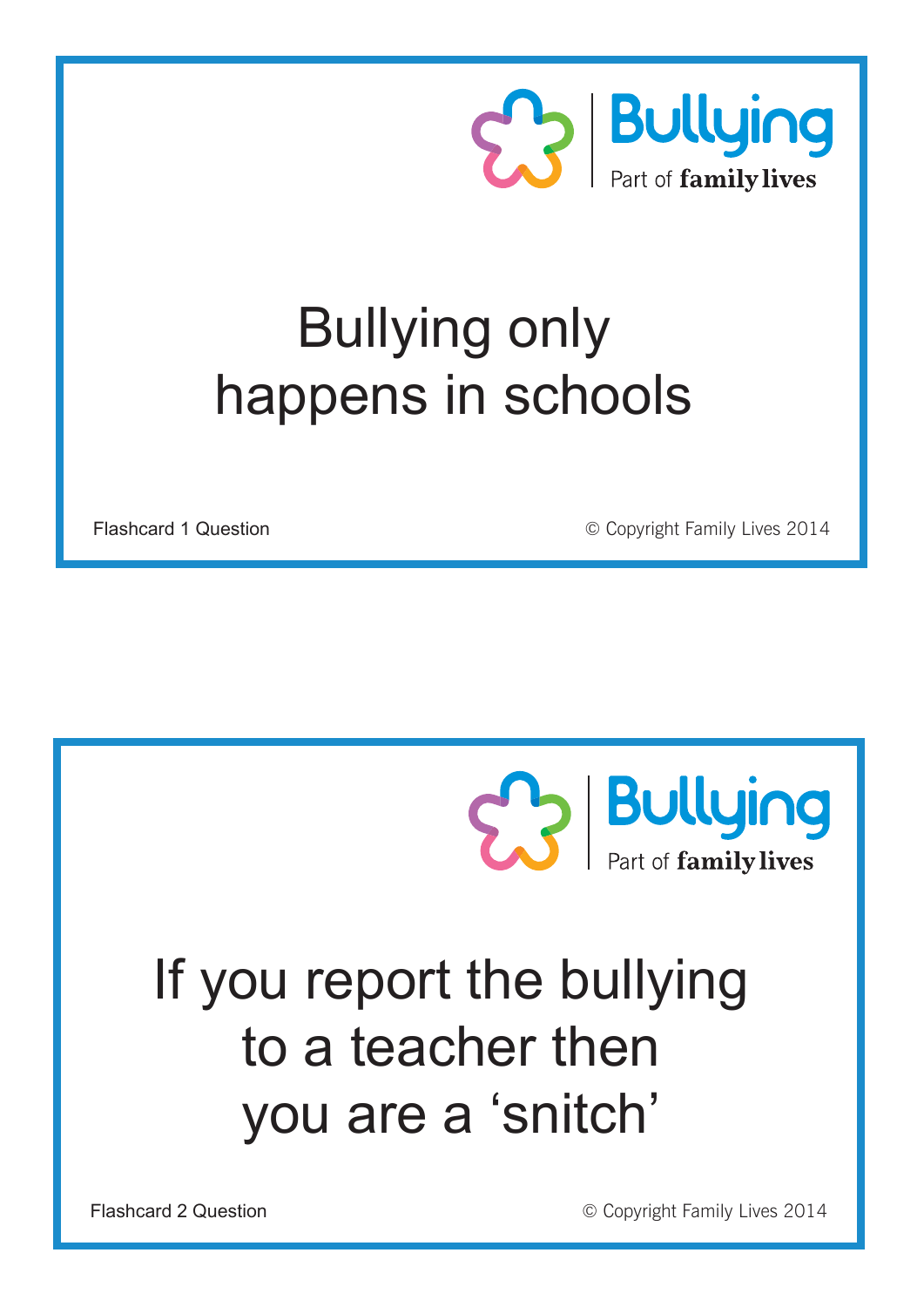

This is not the case at all, bullying can happen to anyone at any place. It may be out of school, at university or even college. It can happen when you are out with mates or on the way to or from school.

Flashcard 1 Answer **Example 2014** C Copyright Family Lives 2014



It can be difficult for someone to get help for bullying and confiding in someone can be hard too. It can be worrying for a young person to report the bullying in case there are reprisals, however without help or support, it make make it harder to stop the bullying.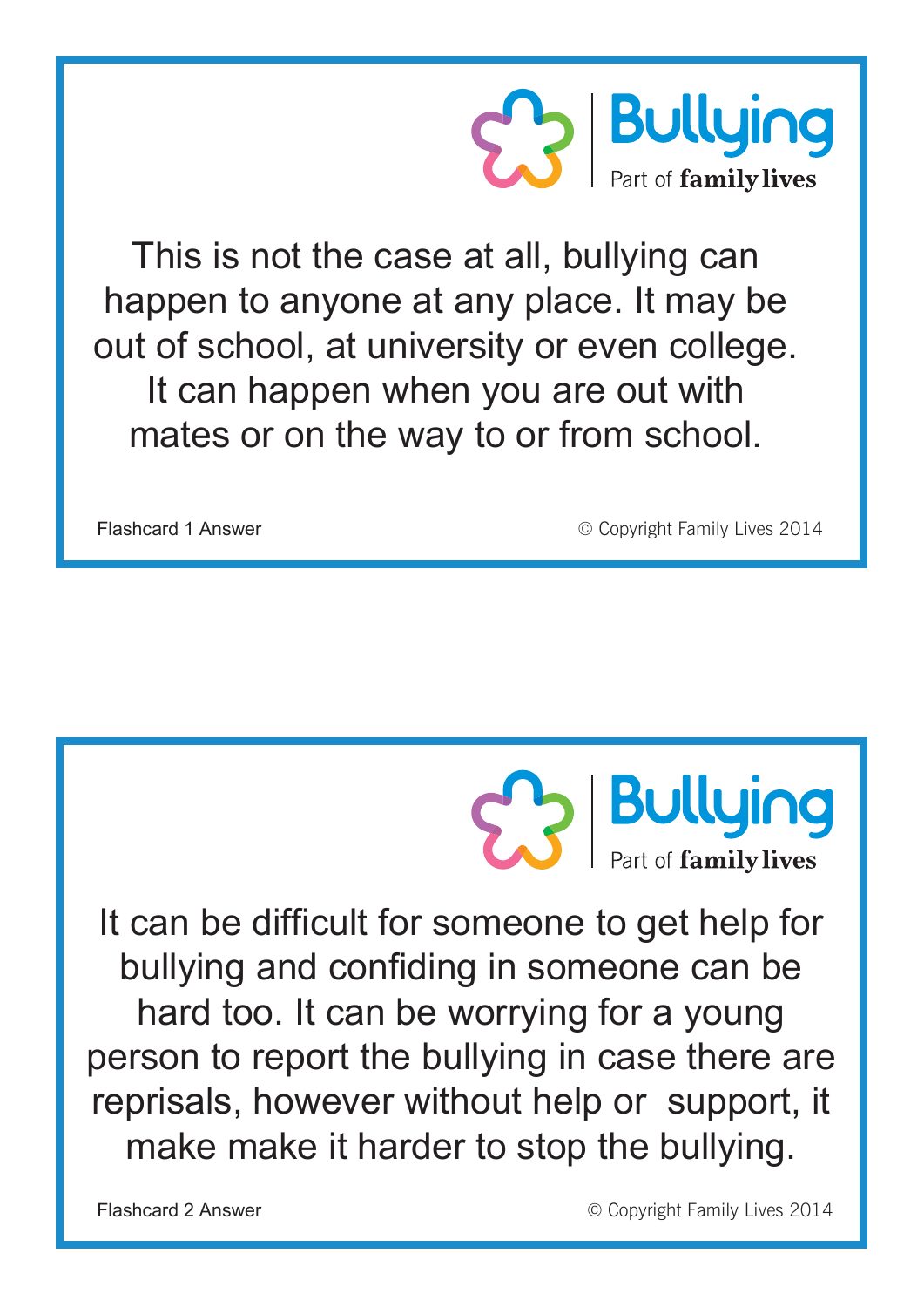

#### It's ok to hit someone who is bullying you, it will stop it

Flashcard 3 Question **Example 2014** C Copyright Family Lives 2014



## It is not bullying … it is banter, can't you take a laugh?

Flashcard 4 Question **Example 2014** C Copyright Family Lives 2014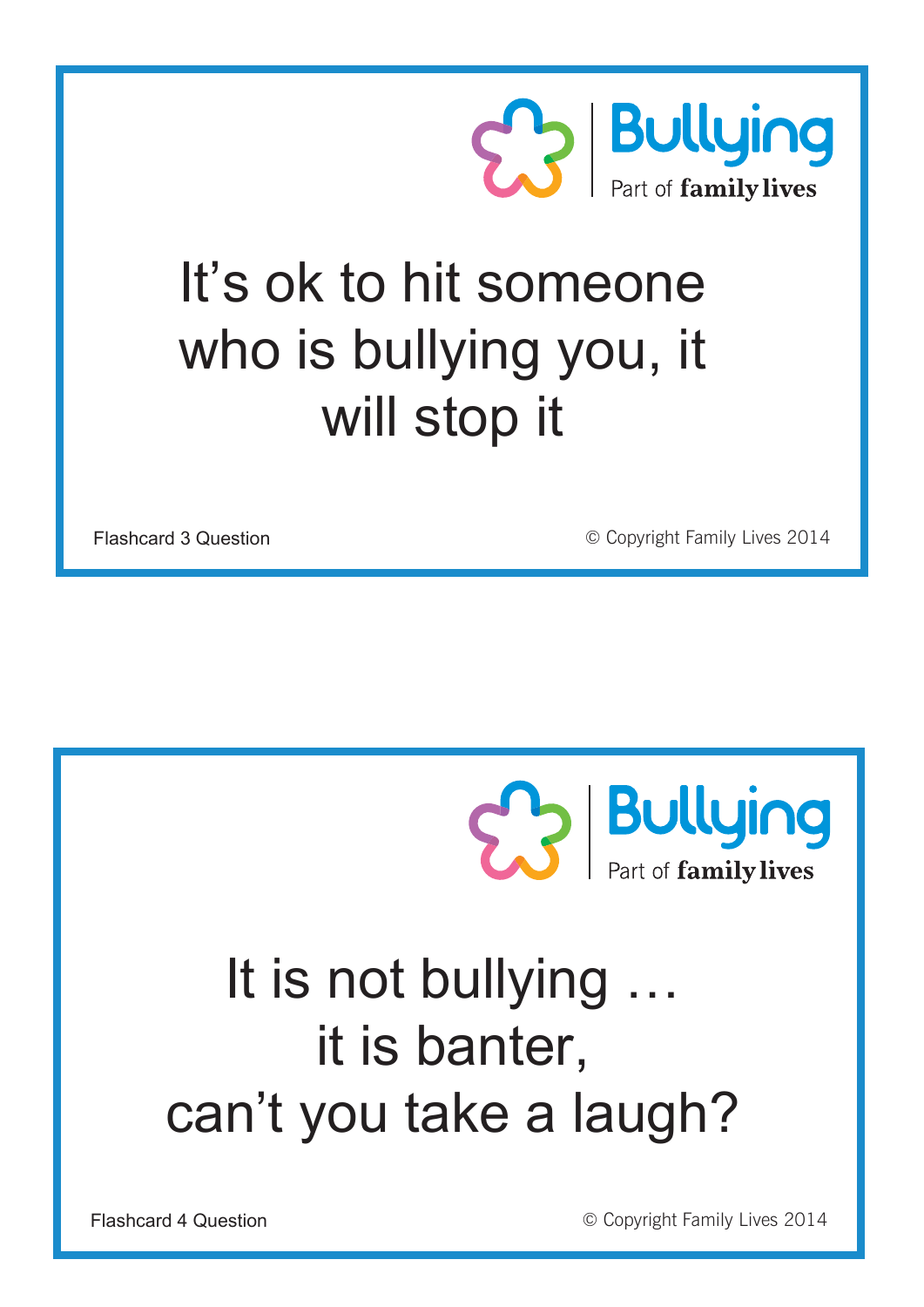

It's understandable that you may be angry but if you were to get violent or aggressive it may make matters much worse as you may get into trouble too or get seriously hurt.

Flashcard 3 Answer **Example 2014** C Copyright Family Lives 2014



It can be confusing for someone to try and work out whether the name calling is banter or bullying. A young person going through something like this might feel intimidated or feel under pressure not to make a fuss because others are saying it is just a joke. If it is a one off incident then it may be that it is banter. However, if the name calling becomes persistent and regular, then this is bullying.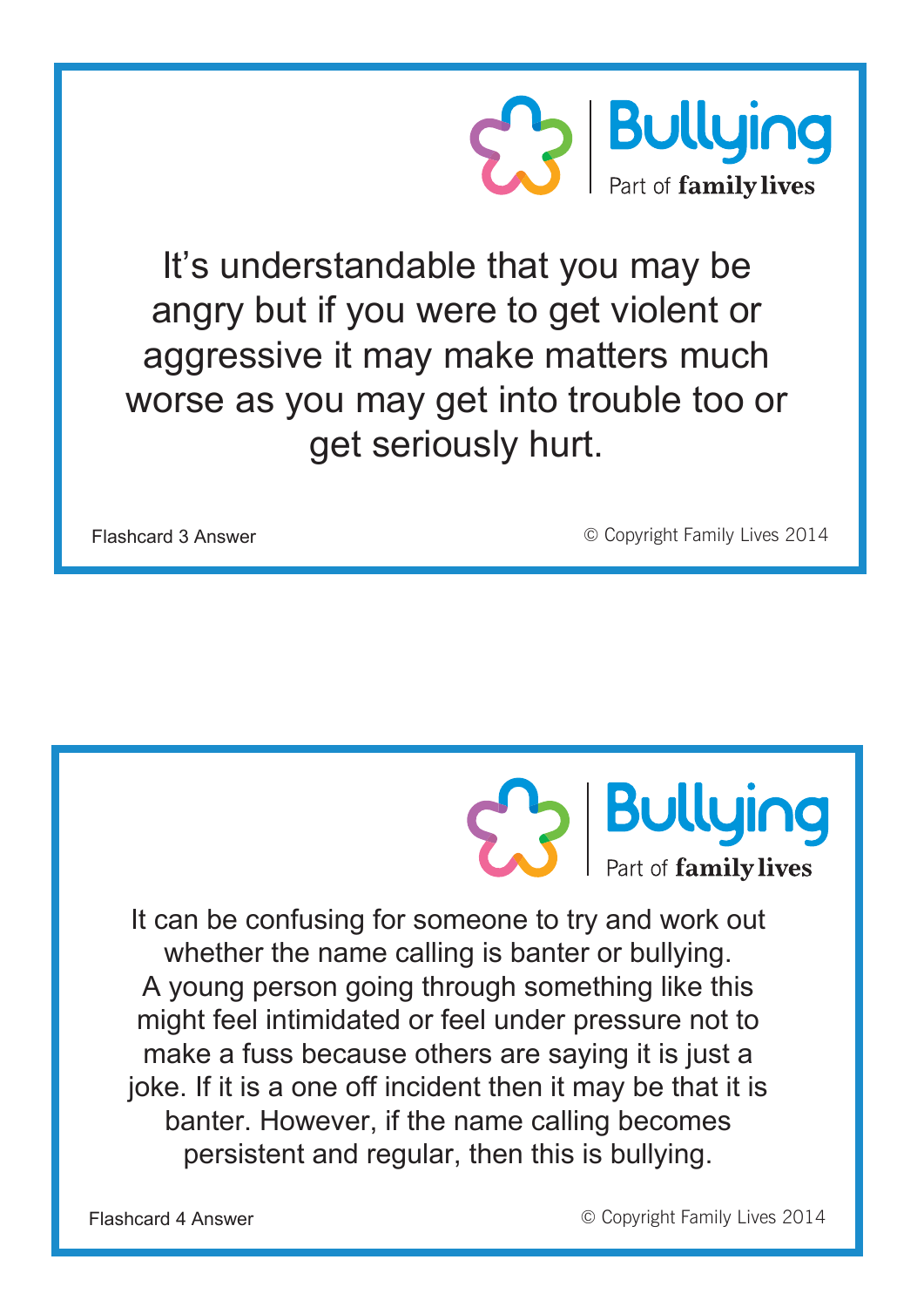

#### Is there such thing as an innocent bystander?

Flashcard 5 Question **Development** C Copyright Family Lives 2014



## Online bullying is just banter, having a laugh and totally harmless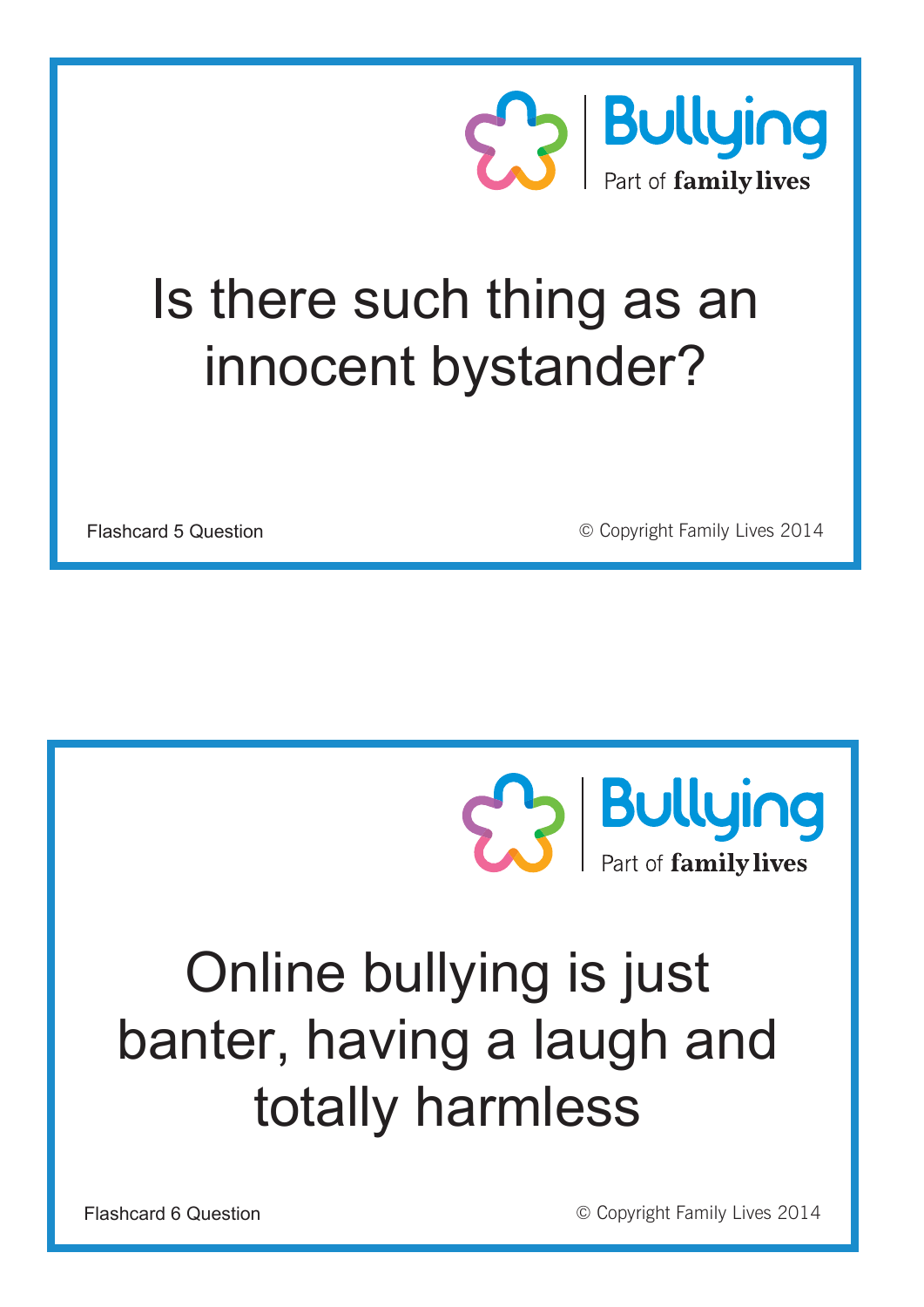

You see a group of people watching someone being bullied by another individual, what do you do? Do you continue to watch? Try and get it to stop or seek some help for the person? There is no such thing as an innocent bystander in bullying, if you choose to take no action, then you are partly involved in the bullying.

Flashcard 5 Answer **Example 2014** C Copyright Family Lives 2014

**Bullying**<br>Part of family lives

People being bullied online is a very serious issue, the bullying can go viral very quickly and make the problem escalate fast. Many young people who have been bullied online do not feel it is banter or harmless and it has damaged their life and often leaves scars that don't go away. If you are being cyberbullied, it is important to take a screenshot of any conversations, messages or posts that you feel are bullying so that you have a record.

Flashcard 6 Answer **Example 2014** C Copyright Family Lives 2014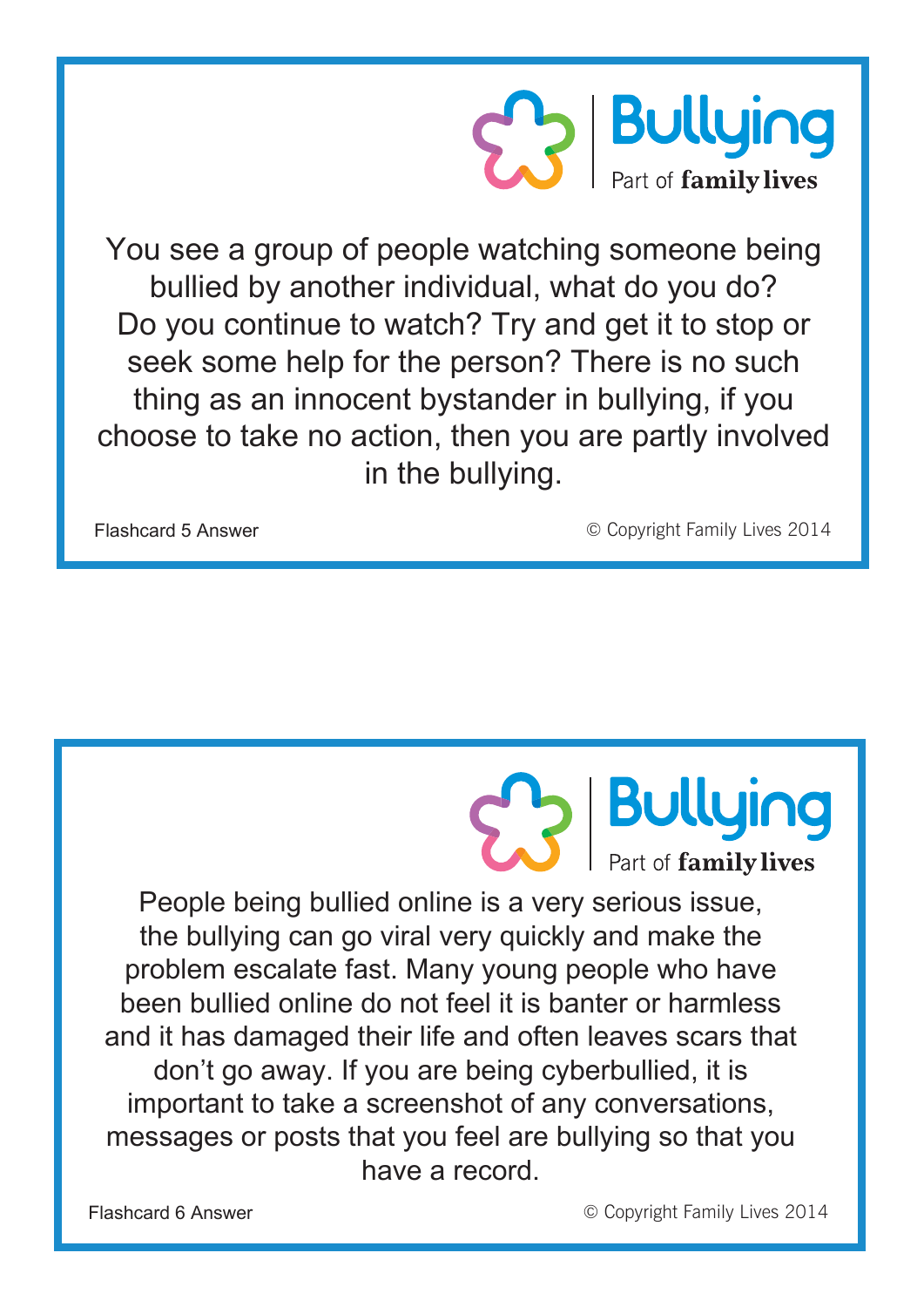

### Cyberbullying doesn't involve physical harm so what's the harm?

Flashcard 7 Question **Development** C Copyright Family Lives 2014



## It is not bullying if someone deletes the comment or post

Flashcard 8 Question **Development** C Copyright Family Lives 2014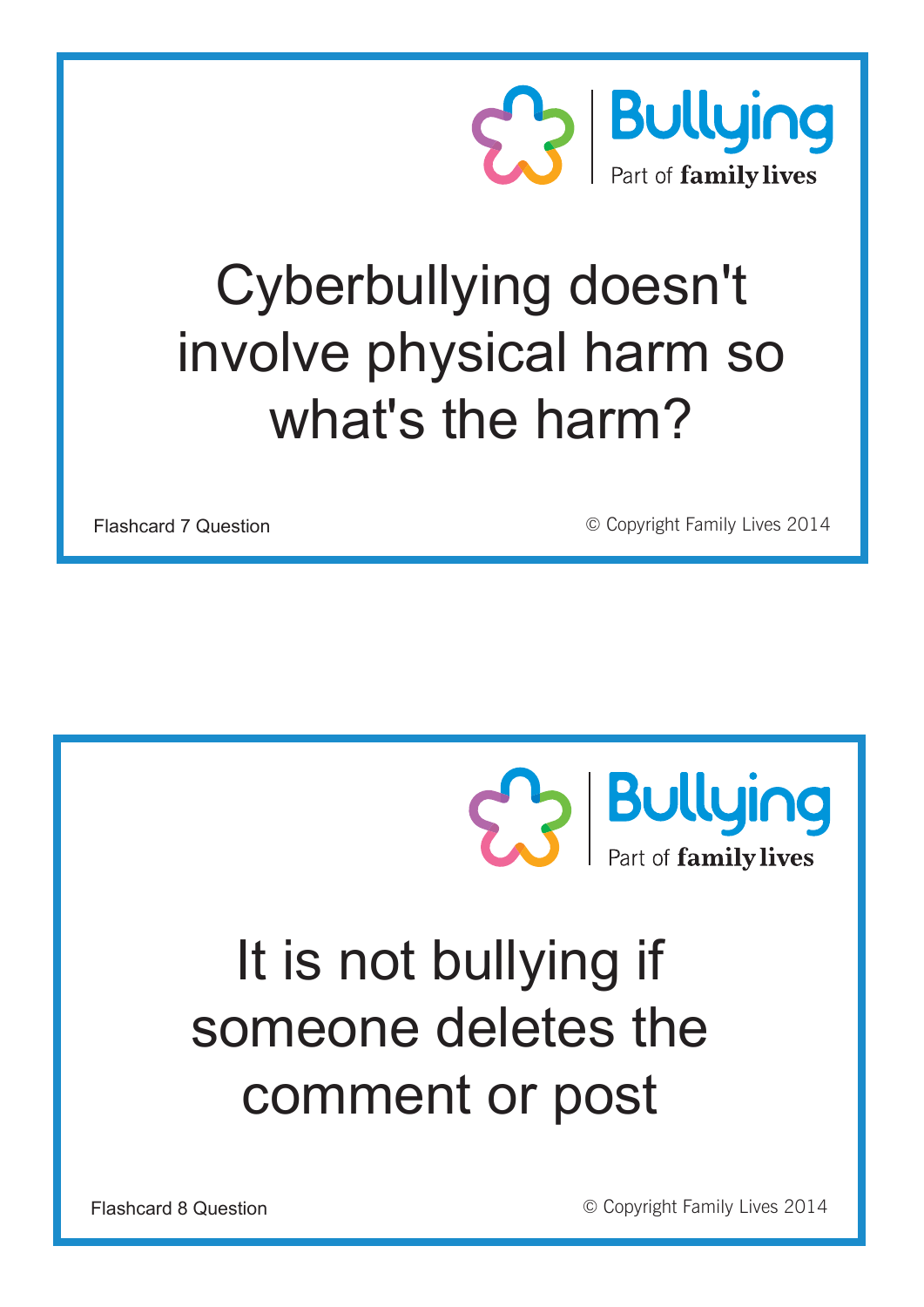

Actually, some people have committed suicide as a result of not seeing any way out of the non-stop harassment, threats and abuses. The emotional scarring stays for a lot longer and sometimes a person will never get over this and if affects every area of their life in the present and the future.

Flashcard 7 Answer **Example 2014** C Copyright Family Lives 2014

**Bullying** Part of family lives

Regardless of hitting delete, once something is posted online is gets its own unique URL (the https://) which means that it can stay on cyberspace even if you hit delete. Nothing is secret in cyber space and something you write now might damage your job prospects in future because many employers search the internet before they take people on.

Flashcard 8 Answer **Example 2014** C Copyright Family Lives 2014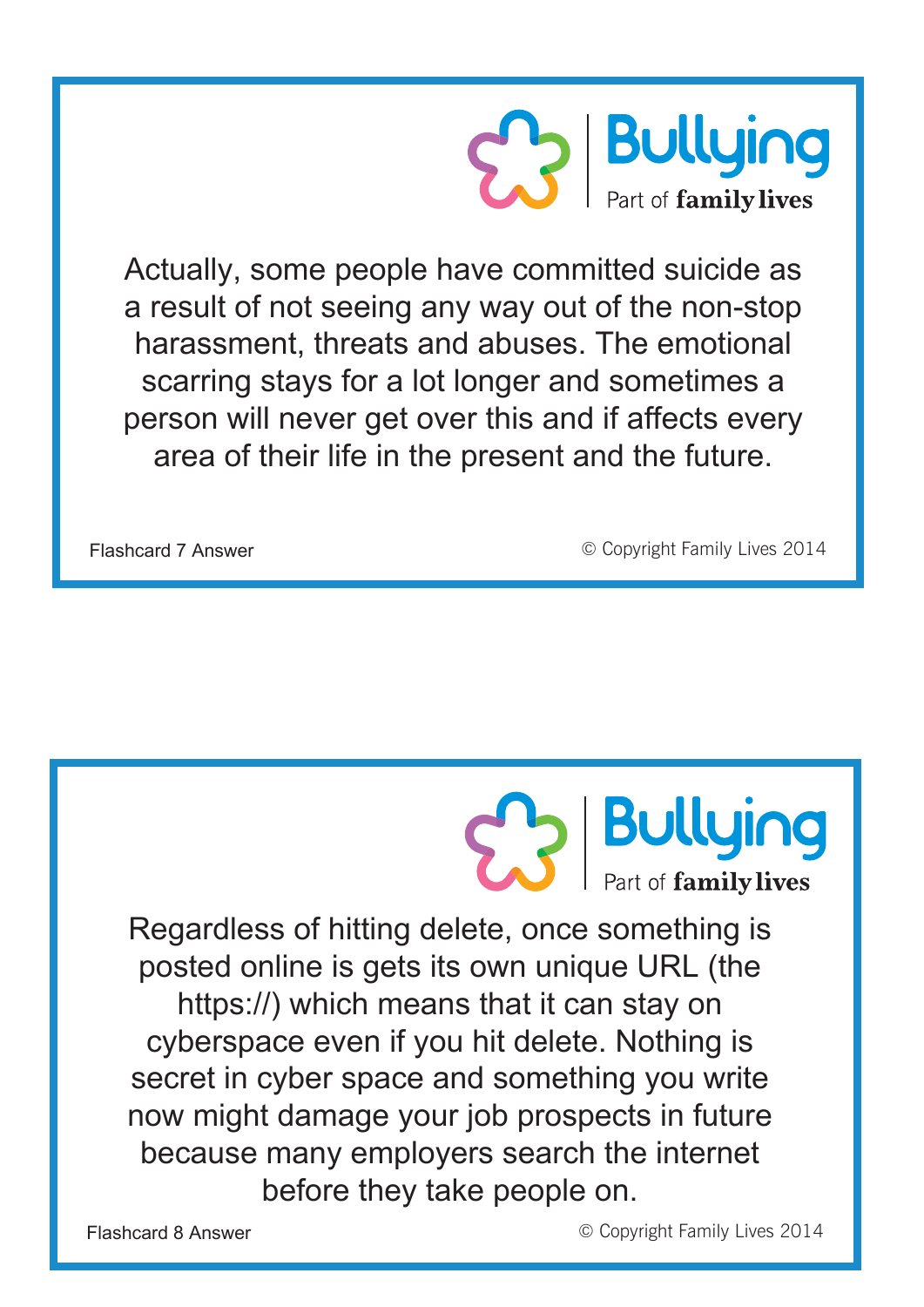

## Cyberbullying can only affect someone if they are online and have an account too

Flashcard 9 Question **Exercise 2014** C Copyright Family Lives 2014



## What can you do to get online bullying to stop?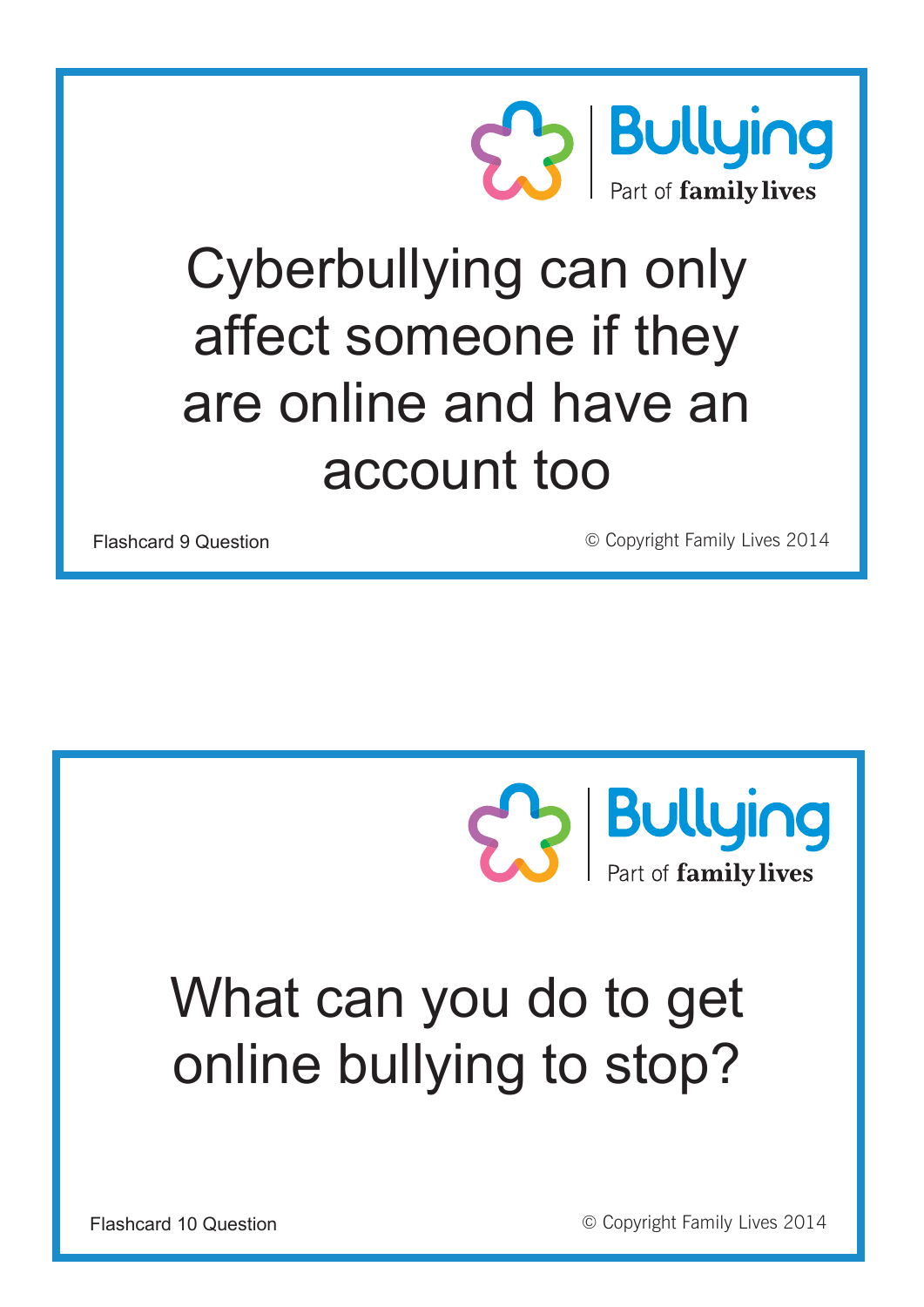

This is not true, pages and fake accounts are created regularly without a person's permission or knowledge. This sort of cyberbullying is on the increase and just as serious as any other form of bullying.

Flashcard 9 Answer © Copyright Family Lives 2014

**Bullying** Part of **family lives** 

Confide in someone you trust so you can get help to get it stopped. Take screenshots and save any messages, pictures or posts with dates and times. Block the bullies so they cannot contact you. Don't respond or retaliate as it could make matters worse. Ensure all your personal data like logins and passwords are private and check your privacy settings. Don't post anything online that leaves you vulnerable to online bullying. Report it, even if it is not happening to you.

Flashcard 10 Answer **Example 2014** C Copyright Family Lives 2014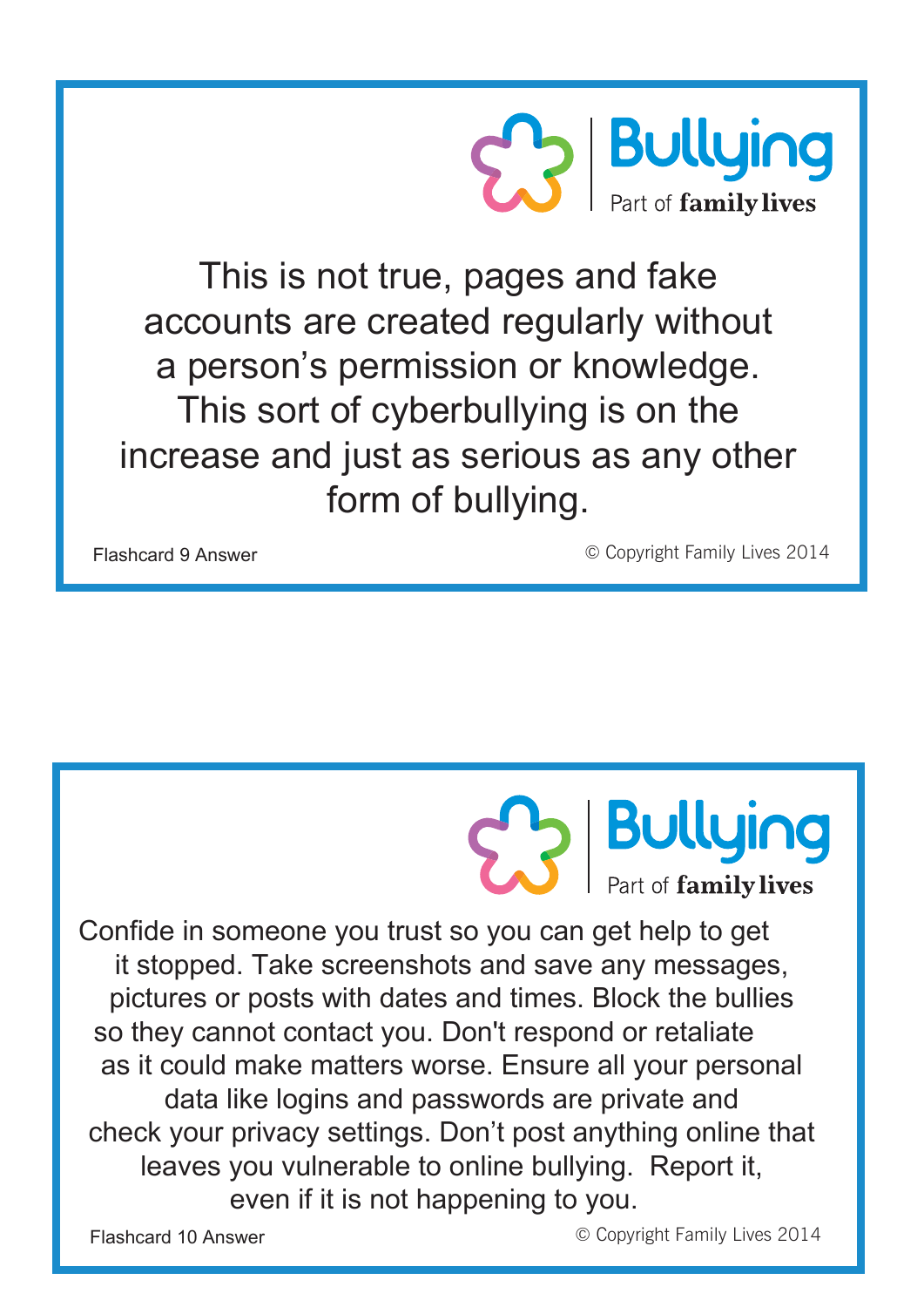

#### If bullying was so bad, why don't they have a law about it?

Flashcard 11 Question **Example 2014** C Copyright Family Lives 2014



# It is easy to spot the signs of bullying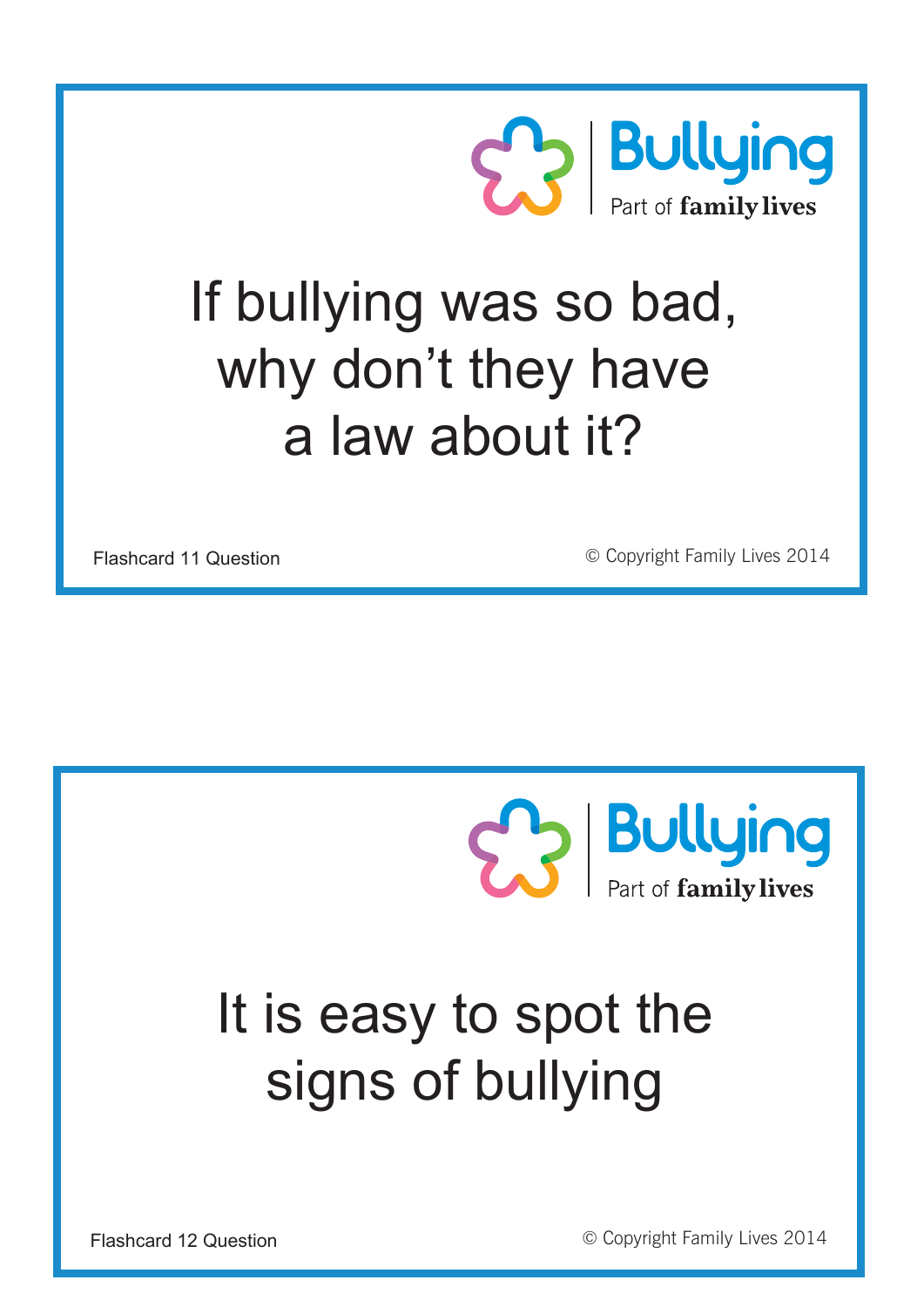

Some forms of bullying are illegal and should be reported to the police including violence or assault, theft, repeated harassment or intimidation, e.g. threats and abusive phone calls, emails or text messages and hate crimes.

Flashcard 11 Answer **Example 2014** C Copyright Family Lives 2014



It is not always easy to spot the signs of bullying as it is not always physical and obvious. Emotional, verbal and online bullying can often leave scars that people don't see. It is important not to assume the person is ok as they may be putting up a front, inside a person may be feeling humiliated, low self-esteem, anxious and much more. They may also be harming themselves in physically too, like self-harm, eating disorders, etc.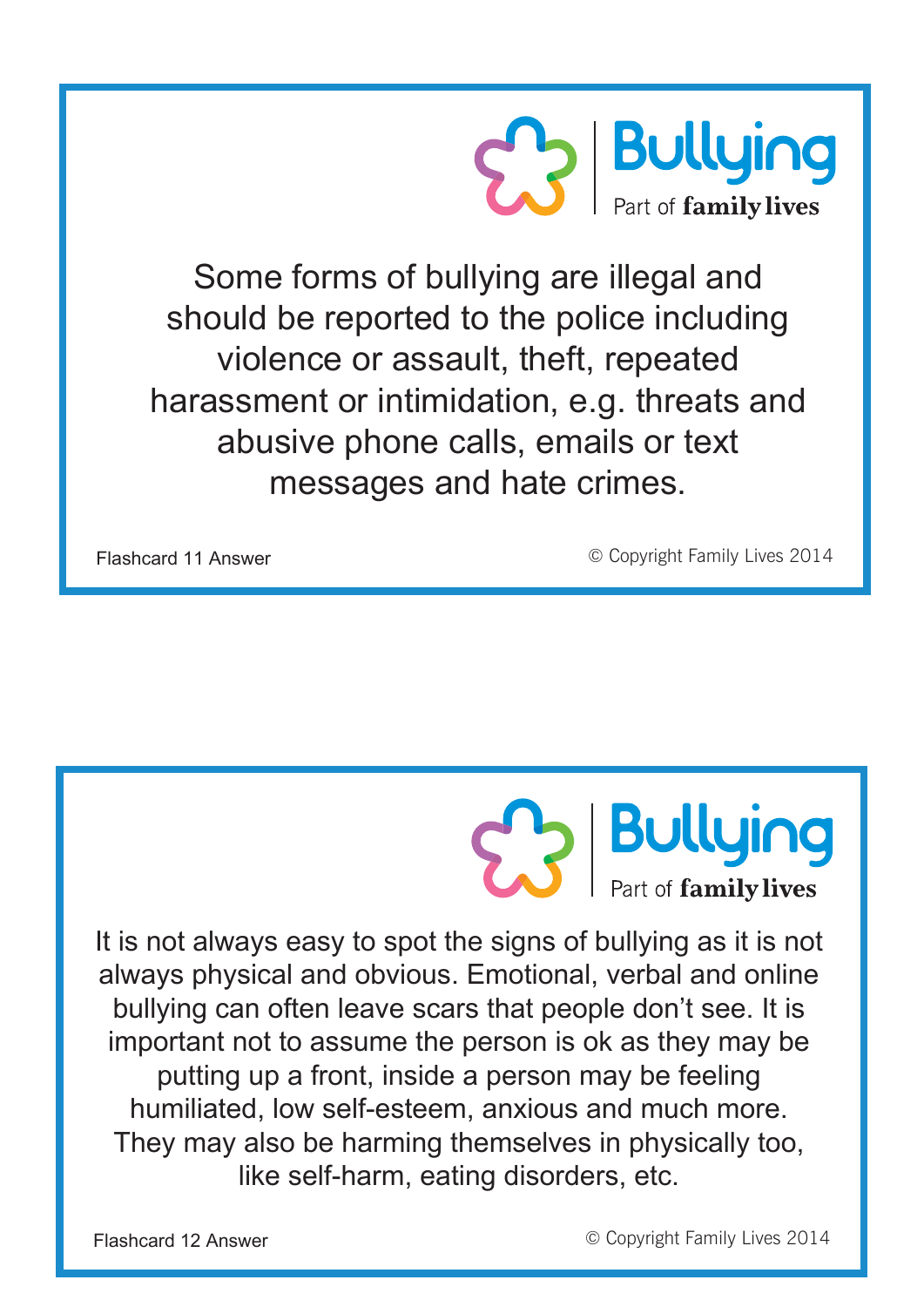

#### Children grow out of bullying

Flashcard 13 Question **Development** C Copyright Family Lives 2014



## Bullies are born this way, it's in their genes